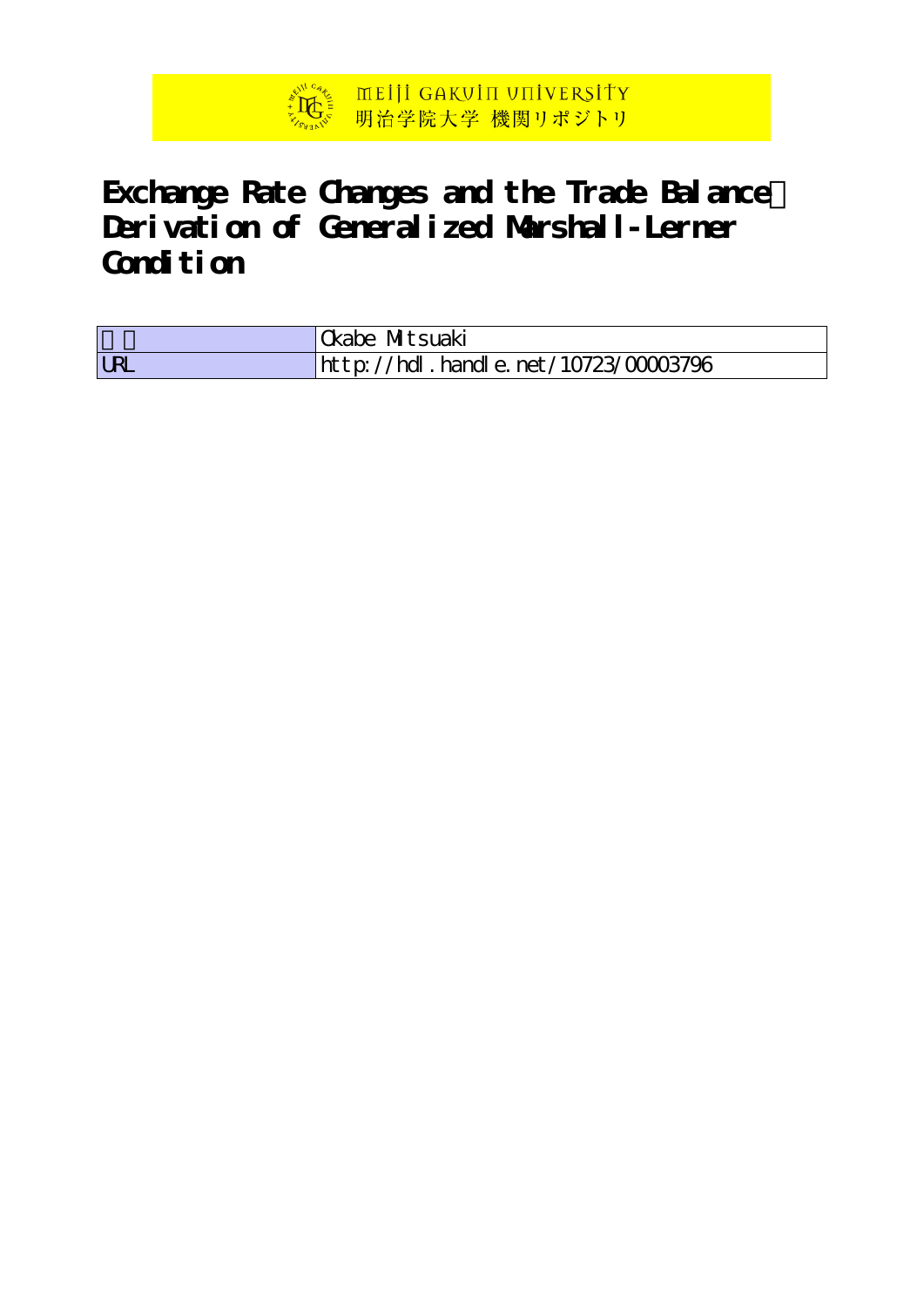# Exchange Rate Changes and the Trade Balance : Derivation of Generalized Marshall-Lerner Condition<sup>∗</sup>

Mitsuaki Okabe \*\*

January 2020

# 【Abstract】

In international economics, it has been well-known that when a nation's currency appreciates (depreciates) the international trade balance decreases (increases), provided that import and export price-elasticities satisfy the so-called Marshall-Lerner (M-L) condition. This paper analyses the case in a more general setting and derives a "generalized M-L condition", and shows that it includes the conventional M-L condition as a special case, as shown in Table 1 (on page 8, which appeared originally in Okabe 1986). The analysis also reveals that home country's (Japanese) trade balance needs to be expressed not in foreign currency (dollar) but in home currency (yen) to effectively capture the external adjustment process. After this requirement was officially recognized, the authorities began in 1987 to publish the statistics of Japanese international trade and finance in both dollar and yen, and after 1996 only in yen.

Key words: Exchange rate, trade balance, home currency, foreign currency, generalized Marshall-Lerner Condition

This is a very brief summary of the main points of my earlier paper in Japanese (Okabe 2011), which was presented at the biannual conference of the Japanese Economic Association in May 2011. For detailed literature review, related arguments and empirical ecidence, as well as full bibliography, please refer to the original paper. I am greateful to the discussant Professor Ryuhei Wakasugi (Kyoto University) for valuable comments on the paper. I also thank the refrees of the *International & Regional Studies* for various suggestions.

<sup>\*\*</sup> Professor Emeritus, Keio University, Japan. Email: okabe@kvp.biglobe.ne.jp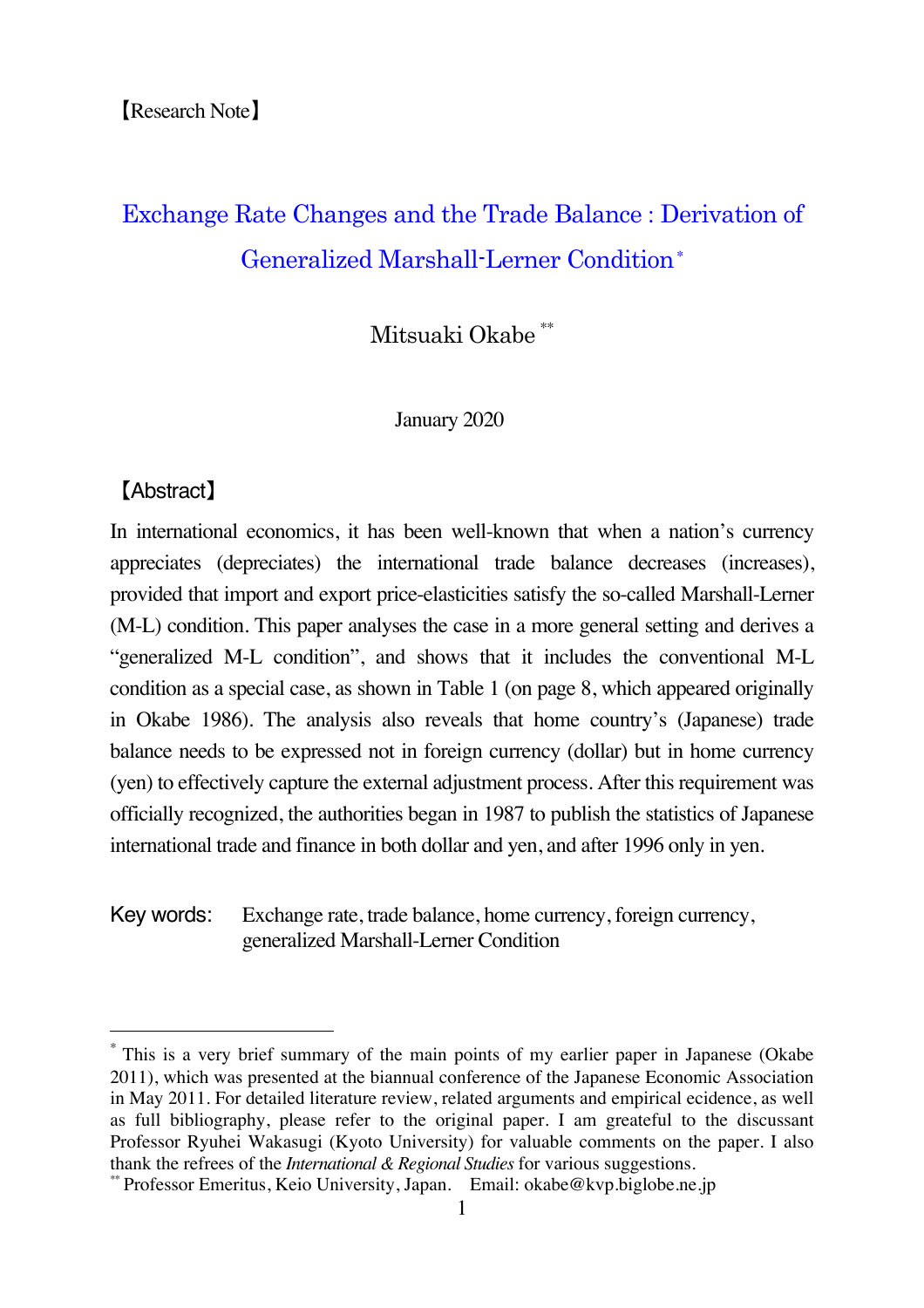### **Introduction**

This is a brief note to show the essence of my earlier paper (Okabe 2011), whose core arguments and the rigorous proof of the main arguments are, to my knowledge, not found anywhere in the literature of international economics in English<sup>1</sup>.

The theme here is the so-called Marshall-Lerner condition (M-L conditon, hereafter) pertaining to exchange rate changes and the international trade. The M-L condition states that, if the exchange rate change should bring about an expected change to the international trade balance (e.g. the appreciation of a currency to reduce the trade balance), the sum of export price-elasticity and import price-elasticity (in absolute value) needs to be greater than unity (one).

In Section 1, the significance of M-L condition in international economics is briefly reviewed. Section 2 points out four neglected issues when we deal with the M-L condition. In Section 3, we derive generalized M-L condition and show that the conventional M-L condition is a special case of "generalized M-L condition". Section 4 points out some related issues and implications.

# 1. Significance of the Marshall-Lerner Condition in International **Economics**

In international economics, there are a variety of analyses containing not only import and export prices, exchange rates, and trade balances, but also terms of trade, foreign currency market, and income level, for instance. But surprizingly, in many cases the conclusion of the analyses reduces to the so-called M-L condition, although that is called by different names (Okabe 2011: 20-21), such as Bickerdike-Robinson-Metzler condition, Robinson-Metzler-Bickerdike equation, Marshall-Lerner-Robinson condition (Kenen 1985: 325), or the stability condition of international trade (Bhagwati et al. 1998: 141). This implies that the M-L condition may be said to be one of the conerstones in the entire international economics theory.

<sup>1</sup> If I utilize Google Scholar to retrieve academic papers on the internet relating to "generalized Marshall-Lerner condition", I have found that there are about 1,680 items (as of January 2020). But none of them seems to treat the generalized M-L condition in the same way as I describe below.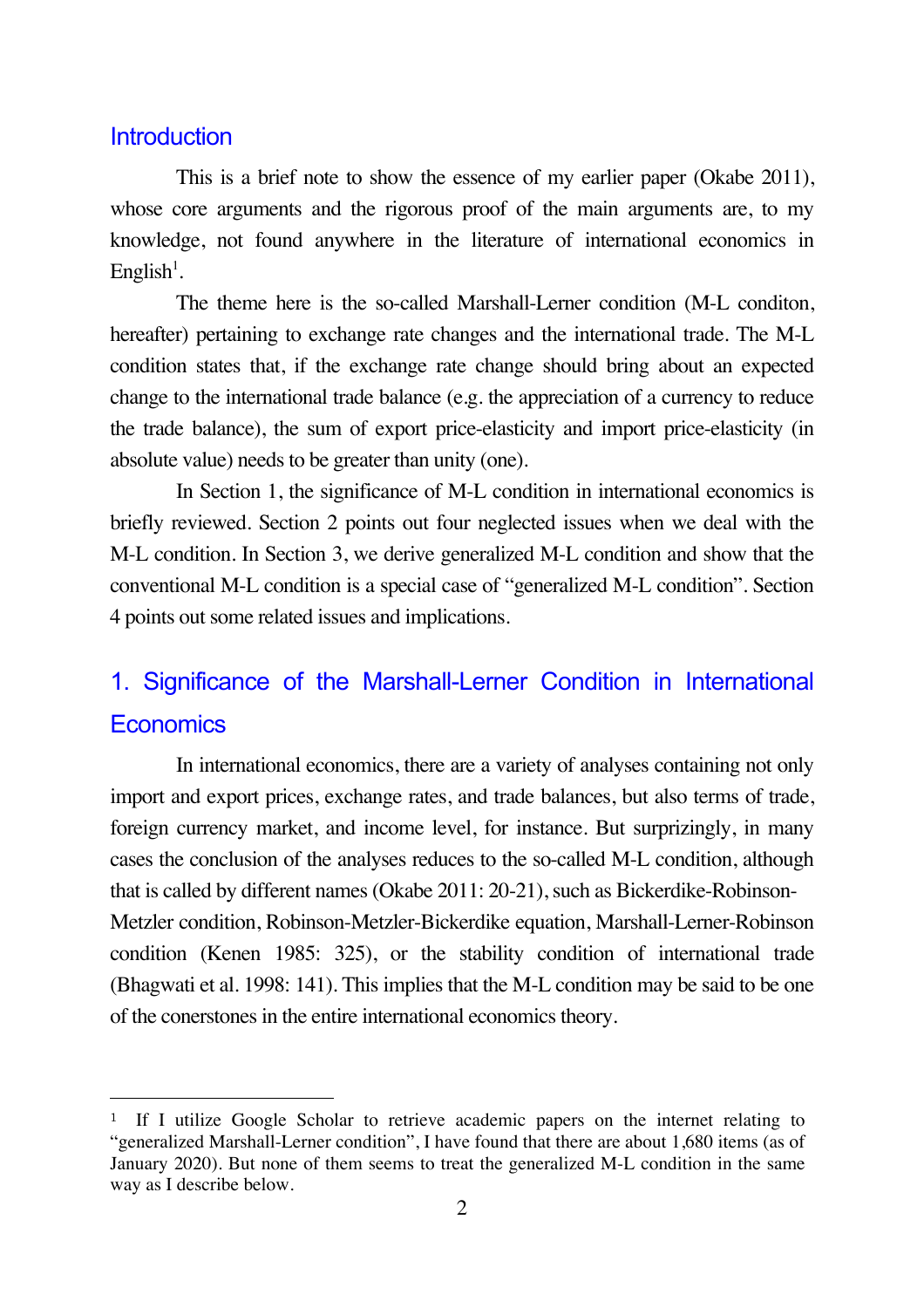# 2. Four Neglected Aspects

The elegance of the M-L condition naturally owes to some simple assumptions. Kenen (1985: 327), for instance, points out that the assumptions are (1) international trade is balanced initially, (2) home and foreign prices are constant, and (3) incomes are constant regardless of exchange rate changes. These are all valid assumptions, especially when we deal with a simple (partial equilibrium) theory.

However, when we are concerned with actual economy and economic policy, we seem to have often applied the simple M-L condition and have generally failed to take the following four important aspects into consideration. Namely there has been: (1) lack of understanding of initial position of trade balance (surplus or deficit), (2) lack of understanding of the selection of the currency to express the trade balance, (3) failure to simultaneously derive conditions for both short-term and long-term, and (4) failure to integrate the export price-raising behavior when home currency appreciates.<sup>2</sup> In regard to the problem  $(1)$ , Krugman<sup>3</sup> et al.  $(2018: 532)$  clearly recognize the limitation of the condition and point out "if the current account is not zero initially, the [Marshall-Lerner] condition becomes more complex." But it does not seem there exist some generalized condition in the literature (see footnote 1). The derivation of a general condition is certainly complicated, but turns out surprisingly simple, and not complex as Krugman et al implied. The result is shown below.

In order to solve the above four problems simultaneously, Okabe (2011) introduced a model as is explained in the next section. In this note, however, we take up only issues (1) and (2), and show the solutions. For solving issues  $(3)^4$  and (4), the same model can be used satisfactorily as well (for the detail, see Okabe 2011: 24-25).

<sup>2</sup> When the home currency (yen) appreciates, Japanese exporters have traditionally tended to raise export (dollar) prices by about 60~70% in order to cover the reduction of export income in yen. This was possible since Japanese export products have enjoyed some "quality" elements in international markets. While Japan has usually been assumed to be a price-taker for her imports (in dollar).

<sup>3</sup> The Nobel laureate in economic sciences in 2008.

<sup>4</sup> The short-term effect of the issue (3) is usually called the "J-curve effect" (Krugman et al. 2018: 515-516) . It means that, in the short-run, exchange rate changes bring about an inverse effect to trade balance. This phenomenon has been confirmed widely in various empirical studies.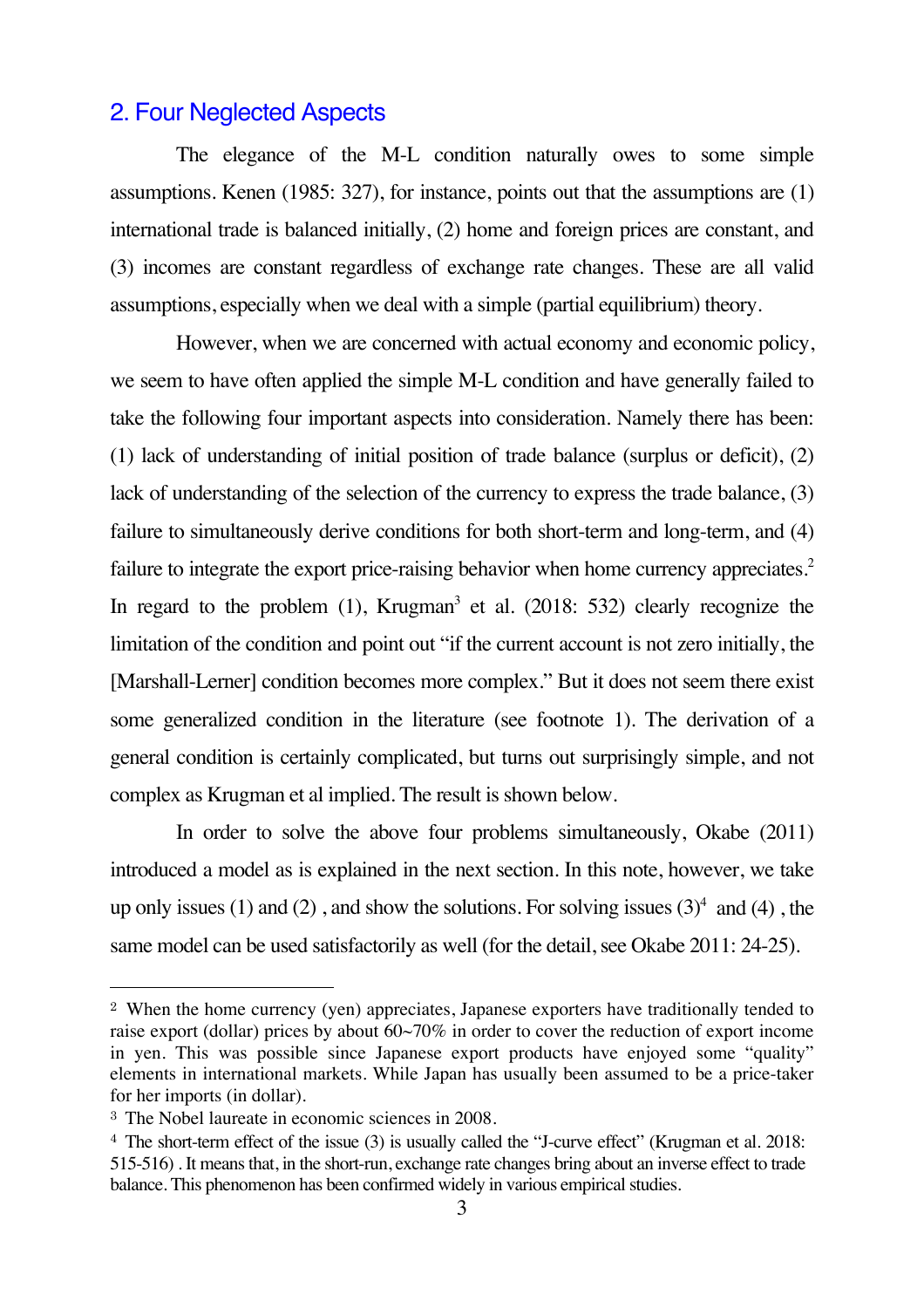# 3. Derivation of Generalized Marshall-Lerner Condition

In order to rectify the above two problems, (1) and (2), we consider a general case in two aspects: (a) we suppose a general situation where initial trade balance may or may not be balanced; (b) we consider two cases to express the trade balance: one is in home currency (yen, hereafter), and the other in foreign currency (dollar, hereafter) . These are the basic assumptions, and the resulting analysis, as shown below, was initially documented in an unpublished internal paper (Okabe 1986) when the author was a senior economist of the Bank of Japan, and only the results of the paper as summarized in Table 1, shown below on page 8, were made public in Okabe (1988) . But the full analysis was made public only recently as Okabe (2011).

Let us introduce the following variables.

- Japan's trade balance (yen)  $\boldsymbol{B}$
- $\overline{C}$ Japan's trade balance (dollar)
- $\overline{p}$ Price of Japanese product (yen)
- $p^*$ Price of foreign product (dollar) (fixed)
- Japan's import volume  $\overline{M}$
- Japan's export volume  $\boldsymbol{X}$
- Yen exchange rate (yen/dollar)  $\pi$
- Price (dollar-base) -elasticity of foreigner's demand  $\alpha$ to Japanese product
- Price (yen-base) -elasticity of Japan's import demand  $\beta$ to foreign product
- Sensitivity of the price of Japan's exporting product  $\pmb{\mathcal{E}}$ to yen exchange rate fluctuation.  $(1 - \varepsilon$  denotes the ratio of export price increase to yen appreciation.  $0 \le \varepsilon \le 1$ )

# (1) Yen appreciation and trade balance (in yen)

The trade balance of Japan *in yen* can be expressed by the following expression :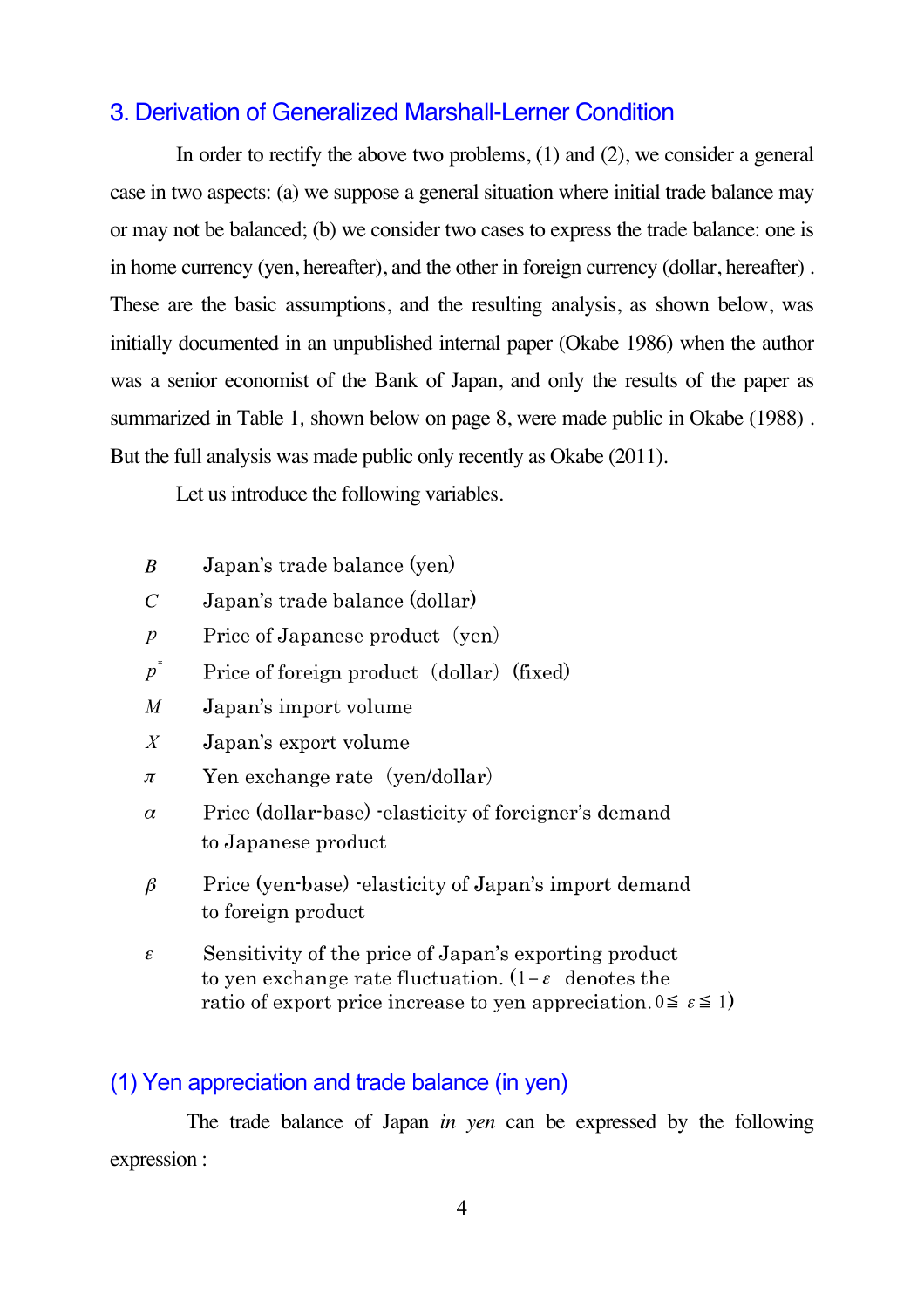$$
B = p \cdot X(\frac{p}{\pi}) - \pi p^* \cdot M(\pi p^*) \qquad \qquad \bullet \ \bullet \ \bullet \ \bullet \ \bullet \ (1)
$$

The change in trade balance, when the exchange rate changes, will be given by differentiating the trade balance, B, with respect to exchange rate,  $\pi$ . Although the calculating process is fairly complicated and tricky, the result can be expressed as follows :

$$
\frac{dB}{d\pi} = p \cdot \frac{dX}{d(p/\pi)} \cdot \left(\frac{1}{\pi} \frac{dp}{d\pi} - \frac{p}{\pi^2}\right) + \frac{dp}{d\pi} \cdot X - p^* \{\pi p^* \cdot \frac{dM}{d(\pi p^*)} + M\}
$$

$$
= (p/\pi) \cdot X \cdot \left(1 - \frac{dp}{p} / \frac{d\pi}{\pi}\right) \cdot \left\{-\frac{dX}{X} / \frac{d(p/\pi)}{p/\pi}\right\}
$$

+ 
$$
(p/\pi) \cdot X \cdot \left(\frac{dp}{p}/\frac{d\pi}{\pi}\right) + p^*M\left\{-\frac{dM}{M}/\frac{d(\pi p^*)}{\pi p^*} - 1\right\}
$$
  
\n $\varepsilon$ 

$$
= (p/\pi) \cdot X \cdot \{ (1-\varepsilon)\alpha + \varepsilon - \frac{p^*M}{(p/\pi)X} (1-\beta) \} \cdot \cdot \cdot (2)
$$

#### Resulting effects of yen appreciation (long-run effect)

The condition for yen appreciation to bring about a "normal" result on the trade balance (i.e. the reduction of the trade balance) is  $dB/d\pi > 0$ . That is, for the value of  $(2)$  above, the following inequality  $(3)$  needs to hold :

$$
(1 - \varepsilon)\alpha + \varepsilon - \frac{p^* M}{(p/\pi)X} (1 - \beta) > 0 \qquad \cdots \qquad (3)
$$

Here, let us consider two cases. Firstly, the case where international trade is *initially balanced*, so that  $p^*M = (p/\pi)X$ . In this case, the inequality (3) reduces to the following :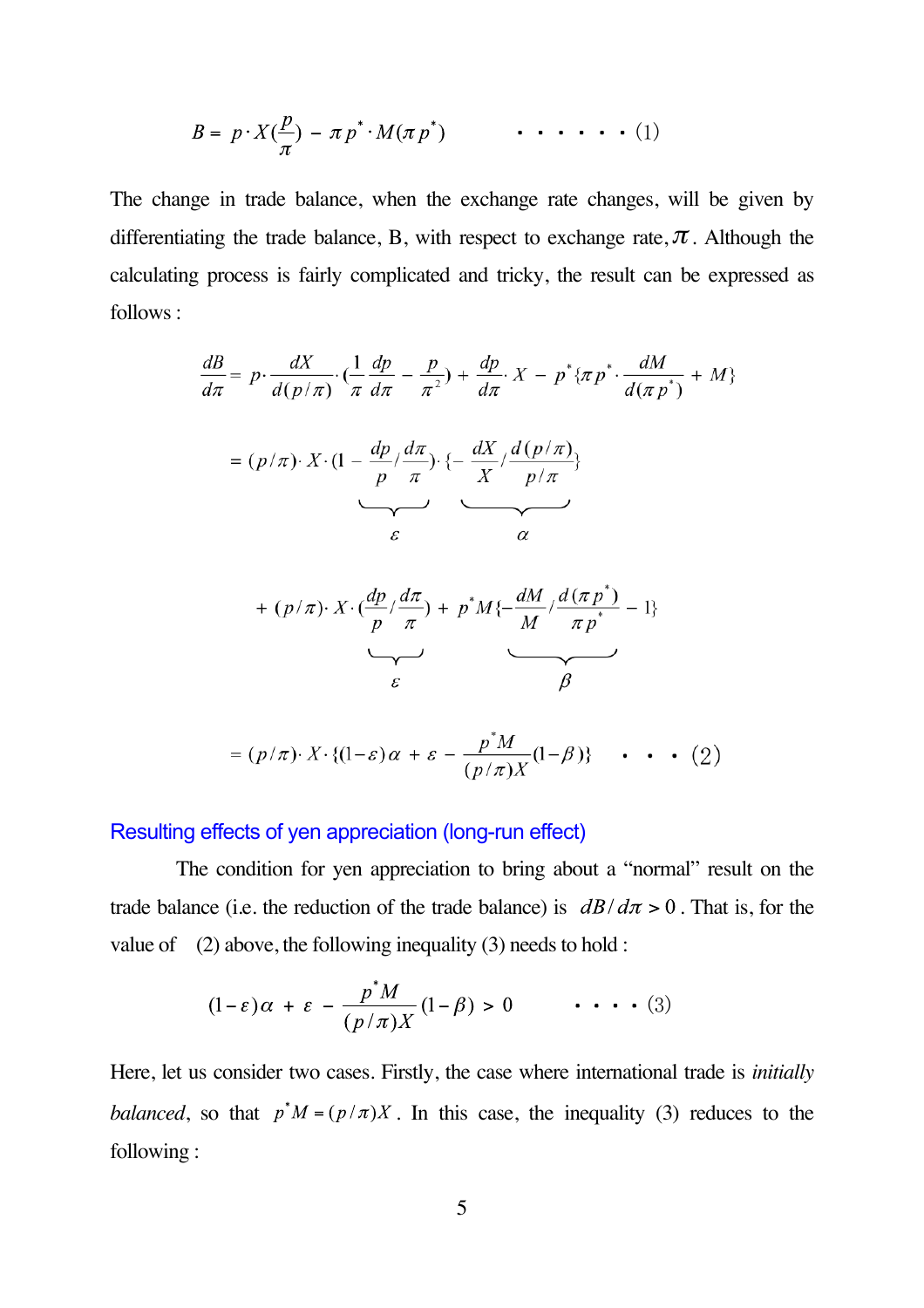$$
\alpha + \beta + \varepsilon (1 - \alpha) > 1 \qquad \cdots \qquad (4a)
$$

If we assume further that Japan's export price (in yen) remains unchanged,  $\epsilon = 0$ , this inequality reduces to :

$$
\alpha + \beta > 1 \qquad \qquad (M-L condition) \qquad \qquad (4b)
$$

Secondly, the case where international trade balance is initially *surplus*, so that  $p^*M < (p/\pi)X$ . Here, if we let m be the relative size of export to import,  $(p/\pi)X/p^*M = m$ ,  $m > 1$ , the inequality (3) reduces to the following :

$$
m\{\alpha + \varepsilon(1-\alpha)\} + \beta > 1 \qquad \cdots \qquad (5a)
$$

If we further assume  $\epsilon = 0$ , the inequality (3) is much simplified to :

$$
m\alpha + \beta > 1 \qquad \qquad \cdots \qquad (5b)
$$

#### (2) Yen appreciation and trade balance (in dollar)

The trade balance of Japan *in dollar* is given by the following :

$$
C=\frac{1}{\pi}\cdot B \qquad \qquad \cdots \qquad \qquad \cdots \qquad \qquad (1) \qquad
$$

In this case, the change in trade balance when the exchange rate changes will be given by differentiating the trade balance, C, with respect to exchange rate,  $\pi$  . The result is :

$$
\frac{dC}{d\pi} = \frac{1}{\pi} \cdot \frac{dB}{d\pi} - \frac{1}{\pi^2} B
$$

$$
= \frac{(p/\pi)X}{\pi} \{ (1-\varepsilon)\alpha + \varepsilon + \frac{p^*M}{(p/\pi)X} \beta - 1 \} \cdot (2)'
$$

#### Resulting effects of yen appreciation (long-run effect)

The condition for yen appreciation to bring about "normal" result on the trade balance (i.e. the reduction of trade balance) is for the value of (2)' to be positive,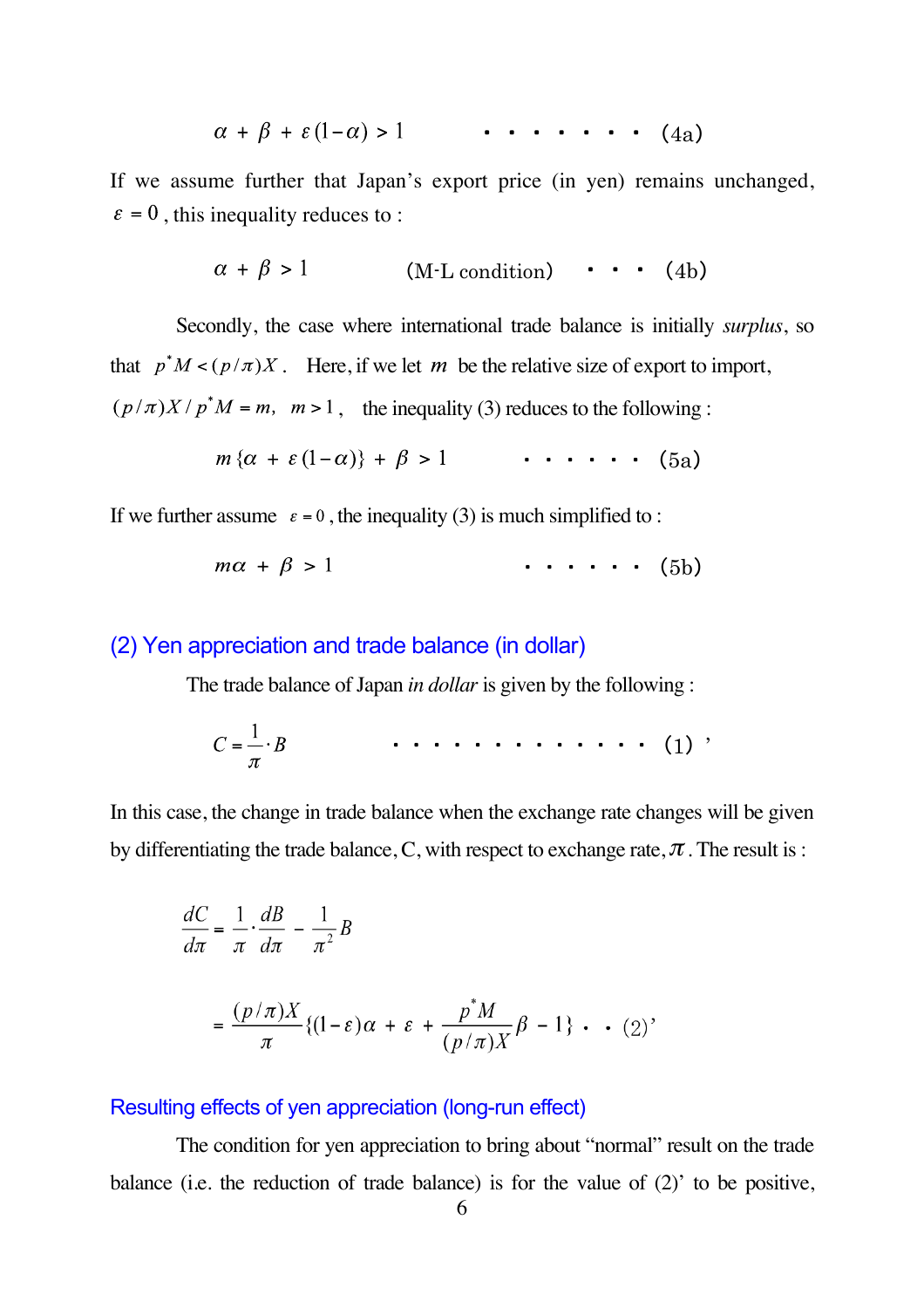$dC/d\pi > 0$ :

$$
(1 - \varepsilon)\alpha + \varepsilon + \frac{p^* M}{(p/\pi)X} \beta - 1 > 0 \qquad \cdots \qquad (3)'
$$

Here, let us take up two cases. Firstly, the case where international trade was *initially balanced*, so that  $p^*M = (p/\pi)X$ . In this case, the inequality (3)' reduces to the following :

$$
\alpha + \beta + \varepsilon (1 - \alpha) > 1 \qquad \cdots \qquad (4a)
$$

This inequality is the same as the earlier case where trade balance is expressed in yen. Here, if we assume further, as we did in the yen-based case, that Japan's export price (in yen) remains unchanged, we can let  $\varepsilon = 0$ . In this case, the inequality reduces to :

$$
\alpha + \beta > 1 \qquad \text{(M-L condition)} \qquad (4b)
$$

This result is identical to the yen-base case, as we obtained as inequality (4b) earlier.

Second case is the one where trade balance is initially *surplus*. Here, we write again  $(p/\pi)X/p^*M = m$   $(m>1)$ , the inequality (3)' can be written as :

$$
\alpha + (1/m)\beta + \varepsilon(1-\alpha) > 1 \cdots \cdots (5a)
$$

And if we further assume  $\varepsilon = 0$ , this inequality reduces to :

 $\alpha + (1/m)\beta > 1$  .......... (5b)'

#### (3) Currency Appreciation and Trade Balance: Yen term vs. dollar term

So far, we have analytically drawn the effects of home currency appreciation on trade balances, and contrasted the two cases: when the trade balance is expressed in yen and in dollar. The results can be summarized as in Table 1 (assuming  $\varepsilon = 0$ ).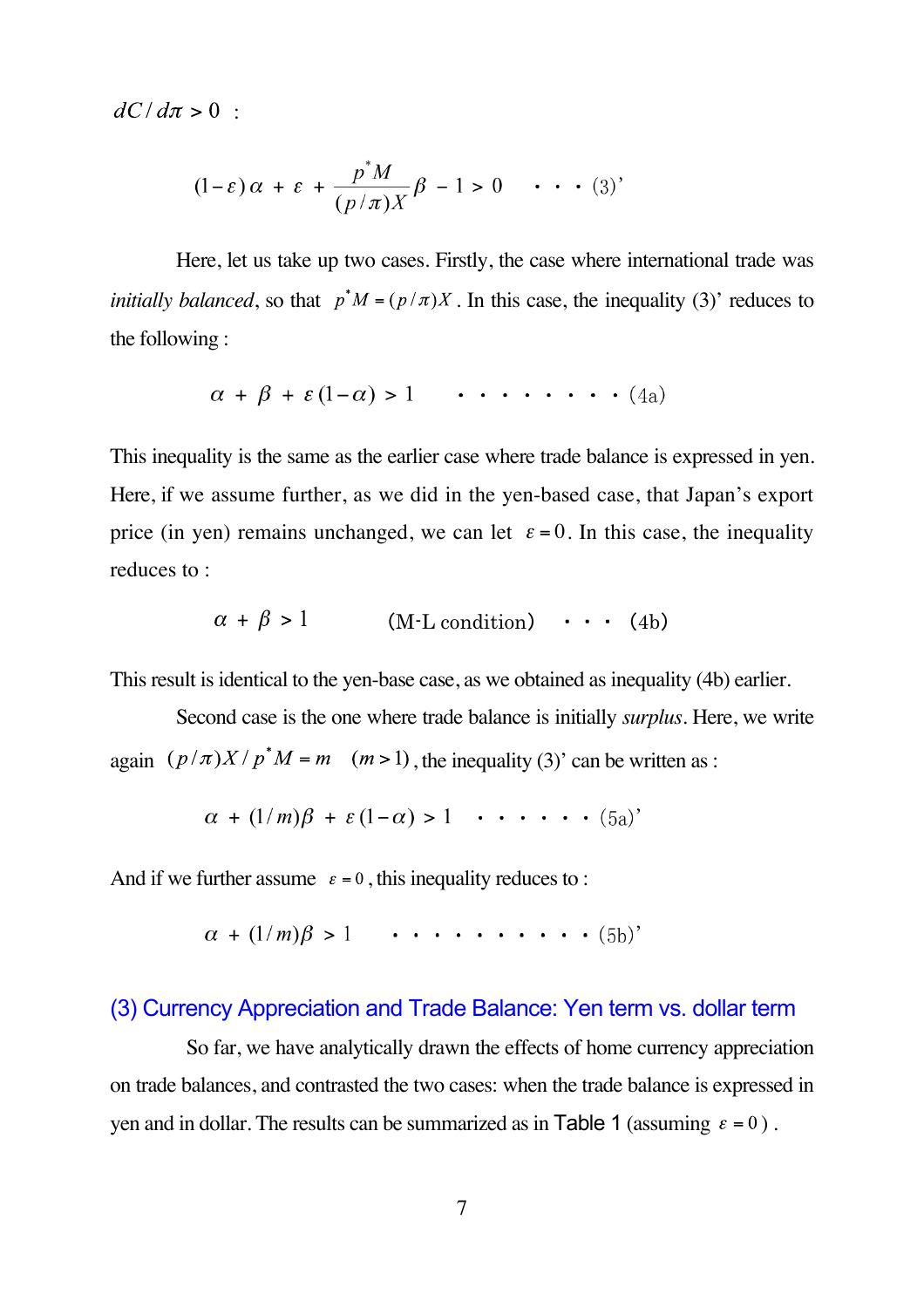# Table 1 The Marshal-Lerner Condition: Conventional and Generalized Forms

|                                                     | Trade balance in<br>yen | Trade balance in<br>dollar |
|-----------------------------------------------------|-------------------------|----------------------------|
| When initial trade balance<br>is balanced (zero)    | $\alpha + \beta > 1$    | $\alpha + \beta > 1$       |
| When initial trade balance<br>is deficit or surplus | $m\alpha + \beta > 1$   | $\alpha + (1/m)\beta > 1$  |

(Note) 1.  $m =$  export ÷ import.

2.  $m > 1$ : initial trade balance surplus.

 $m < 1$ : initial trade balance deficit.

We can clearly see two interesting cases. First, when trade is initially balanced  $(m = 1)$ , there is only one M-L condition, as shown in the first line of the table, regardless of the selection of currency (yen or dollar) to express international trade and trade balance.

Second, in a general situation ( $m \neq 1$ ), as shown in the second line of the table, the required condition of the effect of currency appreciation or depreciation upon the trade balance defers. Now the required condition is expressed not by an inequality but by a pair of inequalities. And the condition varies and depends on whether trade and trade balance is expressed in yen (in home currency) or in dollar (in foreign currency). The point is that the condition now includes a new variable  $m$ , and a pair of conditions is expressed in a beautiful symmetric form.

Interestingly, we can easily confirm that, when  $m = 1$  (when trade is initially balanced) the two different conditions reduce to one condition, to the conventional M-L condition (as expressed in the first line of this table). This means that the conventional M-L condition is a special case applicable only to the case where international trade is initially balanced ( $m = 1$ ), as Kenen (1985: 327) emphasized. So the condition we have derived, shown in the second line of this table, may be called "generalized Marshall-Lerner condition" (or possibly Marshall-Lerner-Okabe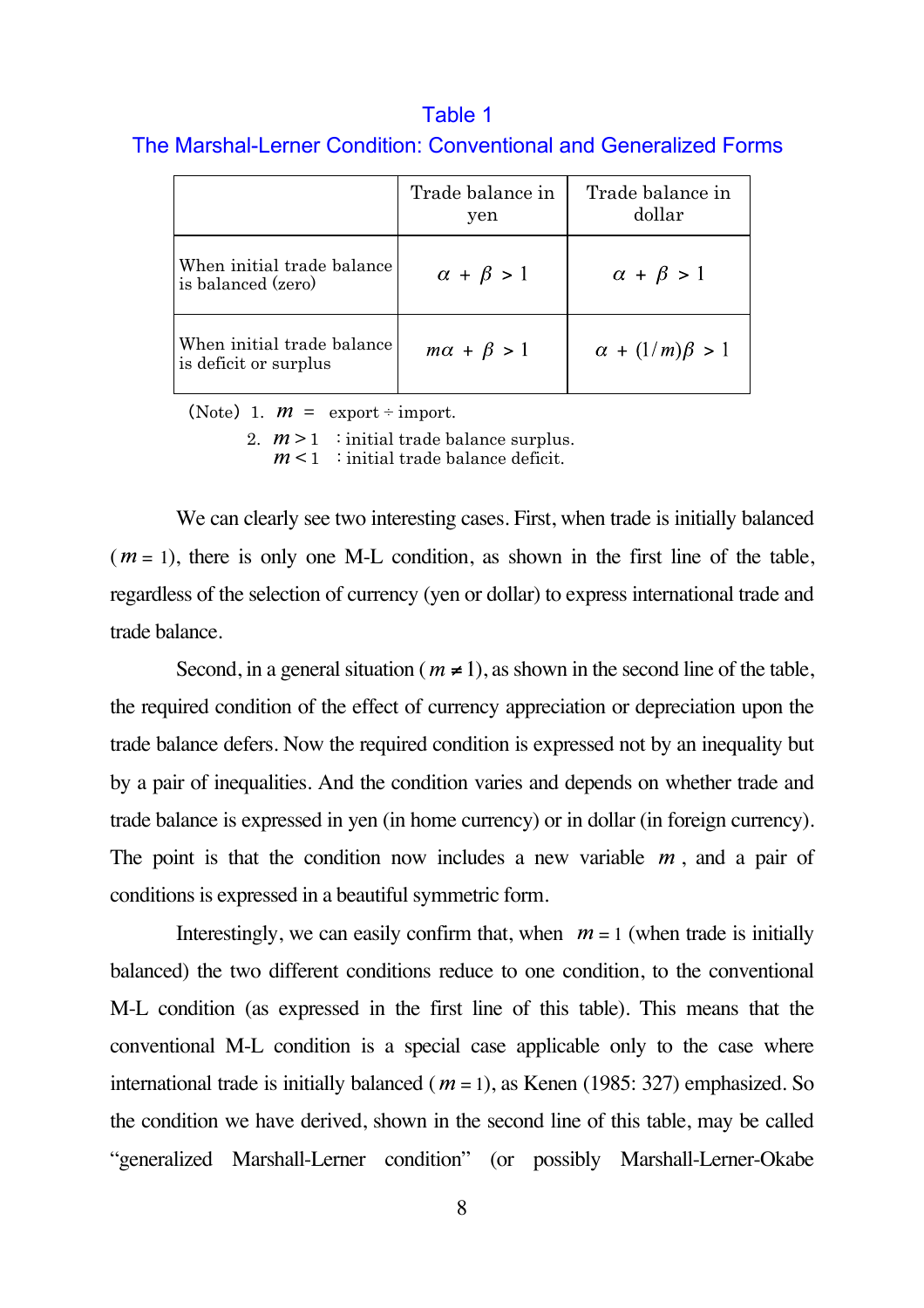condition). The derivation of this has been in fact the core argument of the author's earlier paper in Japanese (Okabe 2011).

## 4. Related Arguments and Implications

In the original Japanese paper (Okabe 2011), some other arguments are also taken up and developed. They include the following: (1) we can provide a theoretical proof of the short-term reverse phenomenon (the J-curve effect) of trade balance changes, by using the same model; (2) we can provide various empirical justification of the speed and the degree of Japan's trade balance adjustment by utilizing the generalized Marshall-Lerner condition; (3) the necessity for Japan's international balance of payments to be expressed in Japanese yen, not in US dollar, in order to accurately understand the trade balance adjustment process.

Reflecting the above (3), the Japanese authorities (Bank of Japan and the Ministry of Finance) actually changed how international financial statistics are compiled and published. Up to the year 1986, all the international trade and financial statistics had been published in US dollar terms. But after recognizing the above (3), the authorities began in 1987 to publish the statistics in both US dollar and Japanese yen terms. And after 1996, they consequently suspended the use of dollar-based statistics and only the yen base statistics has been published ever since.

# 【Referance】

Bhagwati, Jagdish, Arvind Panagariya, and T.N. Srinivasan (1998) *Lectures on International Trade*, second edition, MIT Press.

Kenen, Peter B. (1985) *The International Economy*, Prentice-Hall.

Krugman, Paul R., Maurice Obstfeld, Marc J. Melitz (2018) *International Economics: Theory and Policy*, 11th edition, global edition, Pearson Education.

Okabe, Mitsuaki (1986) "Yen-daka ni yoru Taigai-shuushi no Chousei ni Tsuite (in Japanese)" [On the Adjustment of International Balance of Payments by Yen Appreciation], Discussion Paper No. 5, Institute for Monetary and Economic Studies, Bank of Japan, October. [Unpublished internal paper]